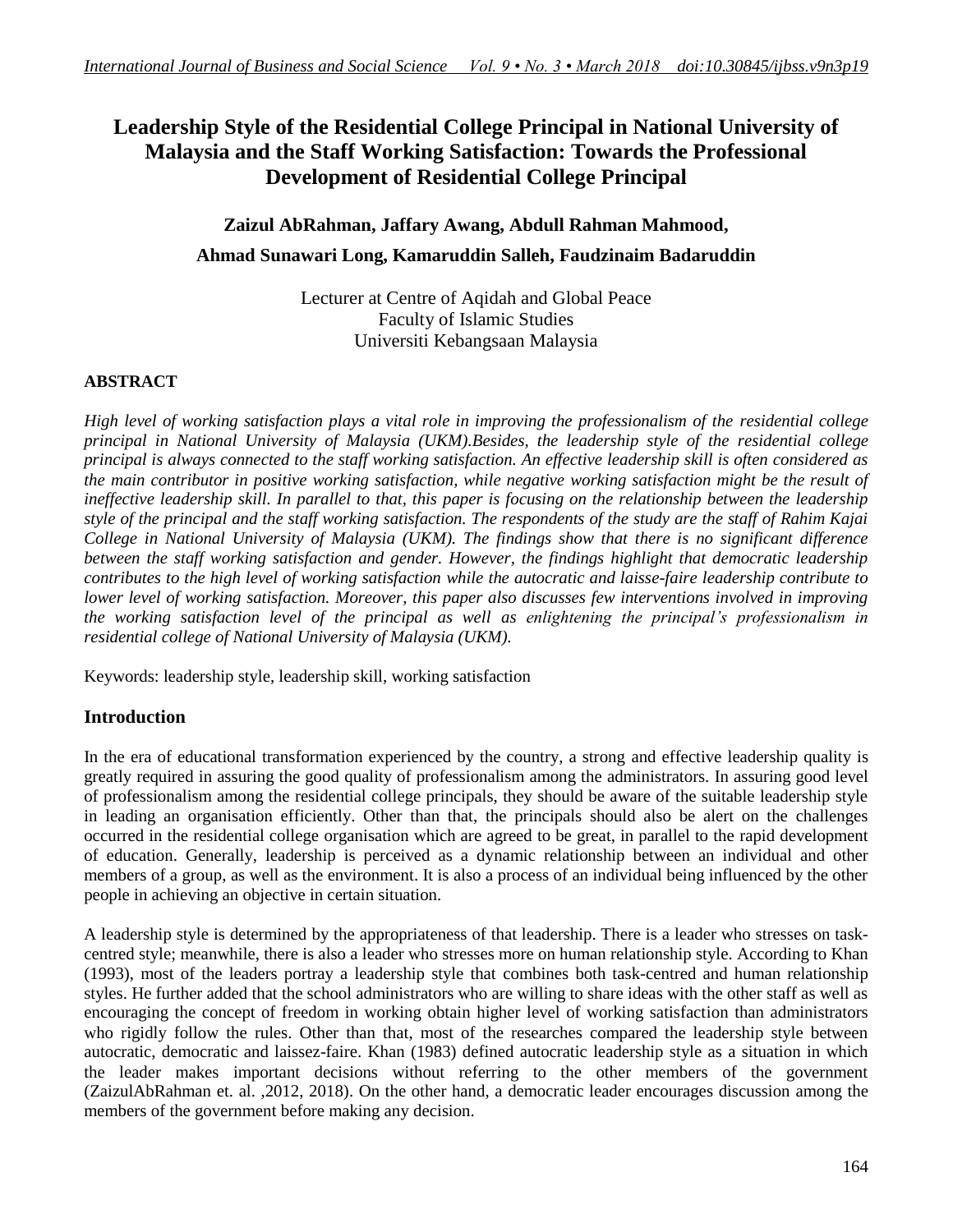Owens (1970) has divided the leadership style into five which are; autocratic, democratic, laissez-faire, bureaucratic and charismatic. He stated that a leader who applies the extreme autocratic leadership is the leader of all decisions while the policies are applied by the administrators. Meanwhile, a laissez-faire leader encourages group discussion in making any decision. On the other hand, most of the bureaucratic leaders combine three leadership styles which are democratic, autocratic and laissez-faire. Besides, Jacobson, Logsdon and Wiegman (1973) has distinguished the democratic, autocratic and laissez-faire leadership styles based on the three assumptions which are; a democratic leader highly respects people regardless of their race or social status. This is because, that leader highlights more on people's potential development as well as cooperation between them for public benefit (ZaizulAbRahman et. al.,2012, 2018).

## **RESEARCH METHODOLOGY**

This research utilised observational method through questionnaires. There were 40 respondents involved which are the staff of residential college in UKM, Bangi, Selangor DarulEhsan. In this research, the researcher utilised the information obtained from the combination of questionnaires from Leadership Behaviour Description Questionnaire and staff working satisfaction. In determining the level of leadership style whether it is high or low, the researcher used the mean range of 1.00 to 3.00 as low and the mean range of 3.01 to 5.00 as high. However, in the determination of working satisfaction, there are three ranges which are the mean range of 1.00 to 1.99 as dissatisfied, the mean range of 2.00 to 2.99 as average and the mean range of 3.00 to 4.00 as satisfied.

The utilised questionnaire consists of three parts which are the first part focuses on the respondents' demographic, the second part focuses on the leadership style of the residential principal, and the third part focuses on the working satisfaction among the residential college staff. The demographic part consists of 7 items which are gender, age, marital status, educational level, teaching experience, working period at the residential college and the position and department assigned to the staff. Meanwhile, the second part consists of 40 items created in identifying the leadership style of the principal in carrying their daily task and determining their leadership style. There are 3 leadership styles which are studied in this research which are the task-centred leadership style (autocratic style), the consideration or human relationship leadership style (democratic style) and the laissez-faire style. The higher score obtained will result on the higher leadership style obtained. Besides, the third part consists of 18 items to measure the staff working satisfaction which 8 positive items and 10 negative items. For the negative items, the score is changed. Every item is given by using the *likert* scale which are strongly agree (4), agree (3), disagree (2) and strongly disagree (1).

The working satisfaction index is measured based on the total score of all items. The scoring from 1 to 4 is classified as strongly agree (4), agree (3), disagree (2) and strongly disagree (1). In contrast, for the negative statement, the score is changed as strongly agree (1), agree (2), disagree (3) and strongly disagree (4).

## *Theoretical Framework*

The theoretical framework is adapted from Yukl model as taken from JaafarSulaiman (1999) which suggests that the leadership style can influence the environment and staff working satisfaction in an organisation.



#### FIGURE 1: Theory Model

Source: Adapted from the Relationship between Leadership Style and Working Satisfaction Model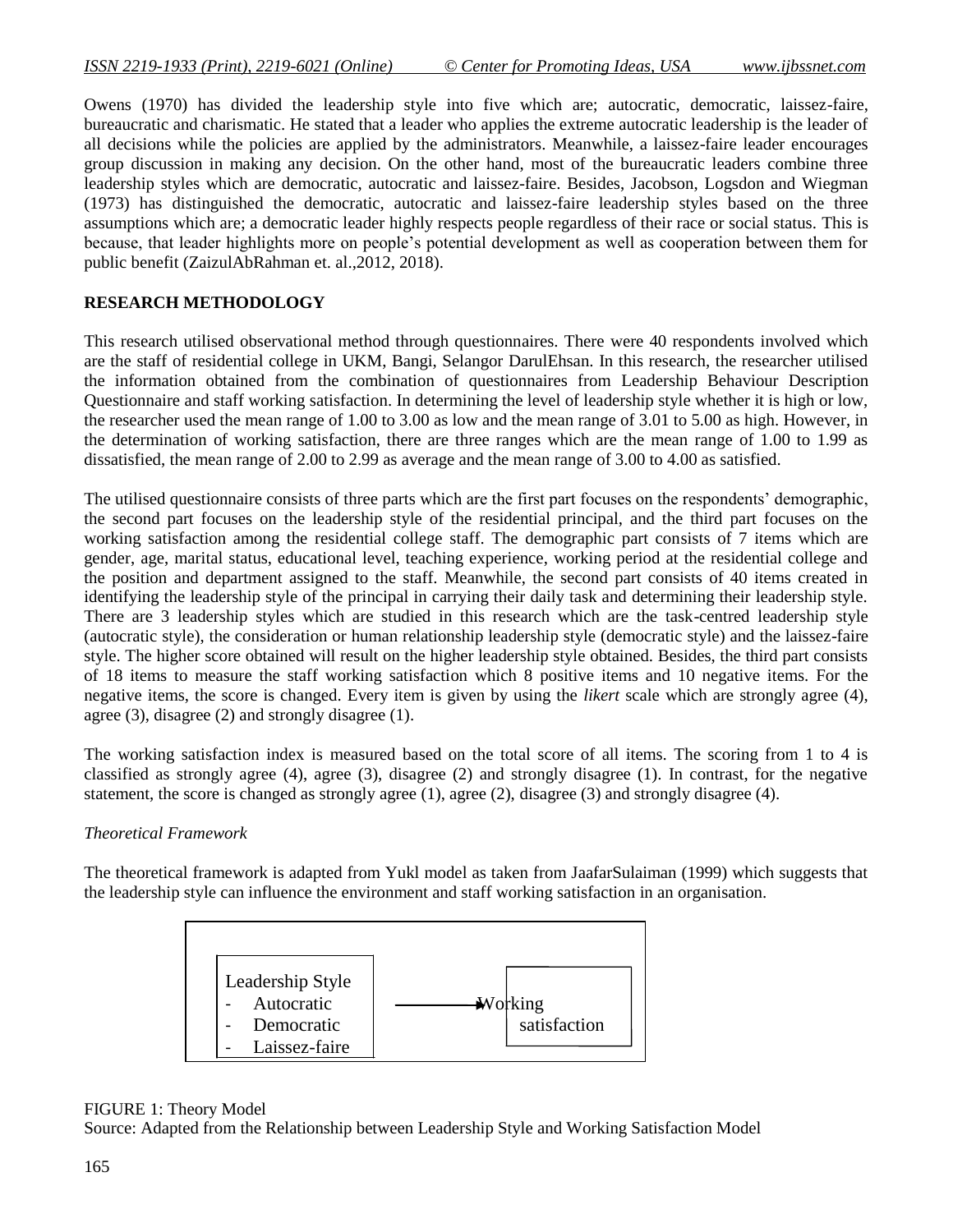## *Hypothesis Test*

This research listed 4 hypotheses in answering the research problems. The hypotheses are:

- There is a significant relationship in working satisfaction between the male and female subjects.
- There is a significant relationship between the autocratic leadership style and working satisfaction.
- There is a significant relationship between the democratic leadership style and working satisfaction of residential college staff.
- There is a significant relationship between the laissez-faire leadership style and working satisfactionof residential college staff.

### **RESEARCH FINDINGS**

TABLE 1: The differences in Mean Score and Standard Deviation of Working Satisfaction between Male and Female Subjects

| Gender | Amount | Mean  | <b>Standard Deviation</b> |  |
|--------|--------|-------|---------------------------|--|
| Male   | 26     | 52.46 | 6.96 0.47                 |  |
| Female | 26     | 53.31 | 6.14                      |  |

#### $p > 0.05$

Based on the table, the mean score of working satisfaction among the female subjects (mean=53.31, sd=6.14) is higher than the mean score of male subjects (mean=52.46, sd=6.96). However, the *t* test value ( $t=0.47$ ,  $p>0.05$ ) that there is no significant difference between the male and female subjects in the sub-scale of working satisfaction. Therefore, it can be concluded that gender does not influence the working satisfaction of the research subjects. In addition, the findings are consistent with the studies conducted by MohdDahalan Abdul Maleket. al (1998) and EsahSulaiman (1998). In contrast, the findings are not parallel to the studies by Xia Ma and MacMillan (1999) and Nawi as cited in Suraineh (2001) which claimed that female staffs are more satisfied in their jobs compared to the male staff.

TABLE 2: Pearson Correlation between the Working Satisfaction Scales of Residential College Staff and the Leadership Style of Residential College Principal

| Variables Working satisfaction $(N=52)$ |         |  |
|-----------------------------------------|---------|--|
| Autocratic Leadership Style             | 0.16    |  |
| Democratic Leadership Style             | $0.30*$ |  |
| Laissez-faire Leadership Style0.22      |         |  |

#### $*p< 0.05$

By referring to the findings above, working is positively correlated only with the democratic leadership style  $(0.30^*, p<0.05)$ . Thus, the autocratic and laissez-faire leadership style are not positively correlated with the working satisfaction as the value ( $r=0.16$ ,  $p>0.05$ ), followed by ( $r=0.22$ ,  $p>0.05$ ). These findings are consistent with the study by Khan (1993) as the administrators who practised the democratic leadership style are more satisfied with their jobs compared to the administrators who practised the autocratic leadership style.

In fact, this research is also parallel to the study by Morse and Reimer (1956) which found that the democratic administrators possess high level of working satisfaction regardless of the effectiveness.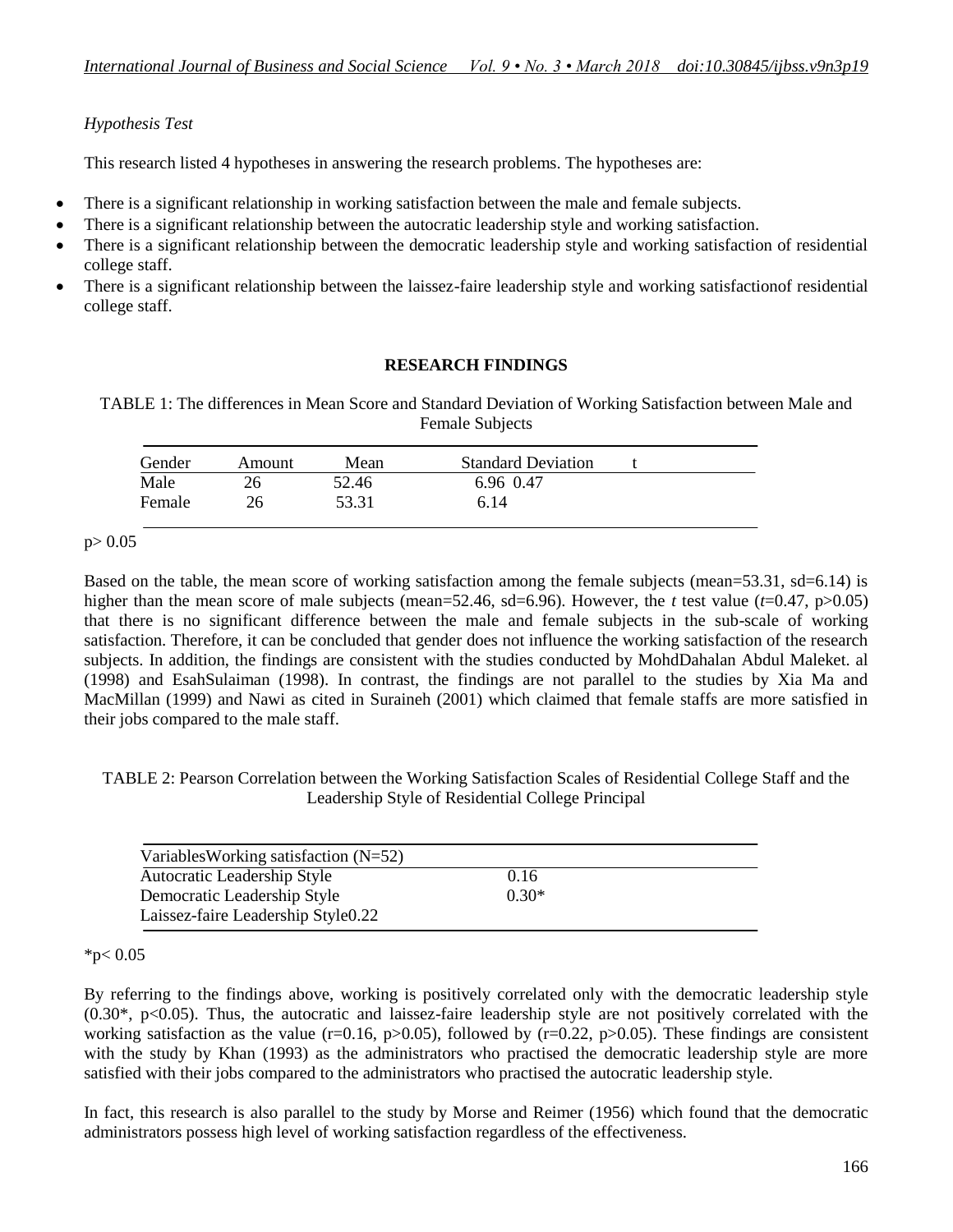Scbuler (1976) found that participation significantly affect the working satisfaction. This is also agreed by Ralston (1986) who discovered that if a decision making is made by the whole institution, the workers will possess working satisfaction. This is consistent with the study by Morrissey (1988) which yielded on the officers or the authorities are more satisfied if their working objectives are achieved (ZaizulAbRahman et. al. ,2012, 2018).

Based on the research analysis on the working satisfaction, it is found that the subjects' working satisfaction is at the average level with total mean score 2.93. This finding is consistent with the study conducted by Suraineh Suweh (2001) at a secondary school in Tamparuli, Sabah which shows that the working satisfactions among the teachers are at the average level. The finding is also parallel to the research conducted by MohdNor as cited in Shahrul Arba'iah Othman (1997) which found that most of the lecturers in Politeknik Kota Bharu possess an average working satisfaction.

### *Conclusion*

In the effort of strengthening the professionalism of the principals, the leadership style in residential college should be adapted to the current needs and wants. Especially, in any planning, both weaknesses and strengths of the staff, particularly the principal, should be the main concern in assuring the working satisfaction among the staff specifically and the university students generally. The leadership in residential college should focus on the service improvement by encouraging the staff to improve their professionalism. The encouragement such as joining the service courses, furthering studies to the higher level and giving chances to hold the administration position in the residential college organisation are beneficial to all parties either to an individual or the college authority. In a country which is experiencing a rapid development in education, the leadership quality should be seriously concentrated. A good leadership style and a high level of working satisfaction are seen to be the main role in the effort of expanding and improving the professionalism level of the residential college principal of the local public institutes of higher education (IPTA). The effective leadership style is often viewed as the main contributor in the high level of working satisfaction, while the low level of working satisfaction is the effect of ineffective leadership. In relation to that, this research is meant to identify the relationship between the leadership style and working satisfaction. The democratic leadership style is found to contribute to the high level of working satisfaction. In contrast, the average working satisfaction level possessed by the research subjects required noble action by the authorities. The research findings also show that the democratic leadership style contributes to the high level of working satisfaction. Some of the recommendations and interventions are proposed in the effort of expanding and improving the professionalism level of residential college principal of the local public institutes of higher education (IPTA).

#### **Acknowledgement**

This study received the support and funding from the Prime Minister's Department through the research code SK-2016-018 and UKM Premier Challenge Grants DCP-2017-006/4. Appreciation is also conveyed to the Centre for the Empowerment of Adolescents (PERKASA), Centre of Aqidah and Global Peace, Faculty of Islamic Studies, UKM and the Faculty of Social Science and Humanities, UKM as well as all those who have made this research a success.

## *References*

- EsahSulaiman. 1998. Stres di kalanganpensyarahMaktabPerguruanTemenggong Ibrahim.SatuKajianKes. *JurnalAkademik. Vol 19*, MPTI.
- Jacobson, P.B., Longsdon, J.D., &Wiegman, R.R. 1973. *The Principal: New Perspectives.*New Jersey: Prentice-Hall Inc.
- Khan, Umar A. 1993.Type of administrator differences in work satisfaction of secondary school administrators. *Education.Vol 113 (4)*, pg 574-579.
- MohdDahalan Abdul Malek., Beddu Salam Baco& Chua Bee Seok.1998. *Teori-teorimotivasidalampsikologi Industridan Organisasi.*Kota Kinabalu: Universiti Malaysia Sabah.